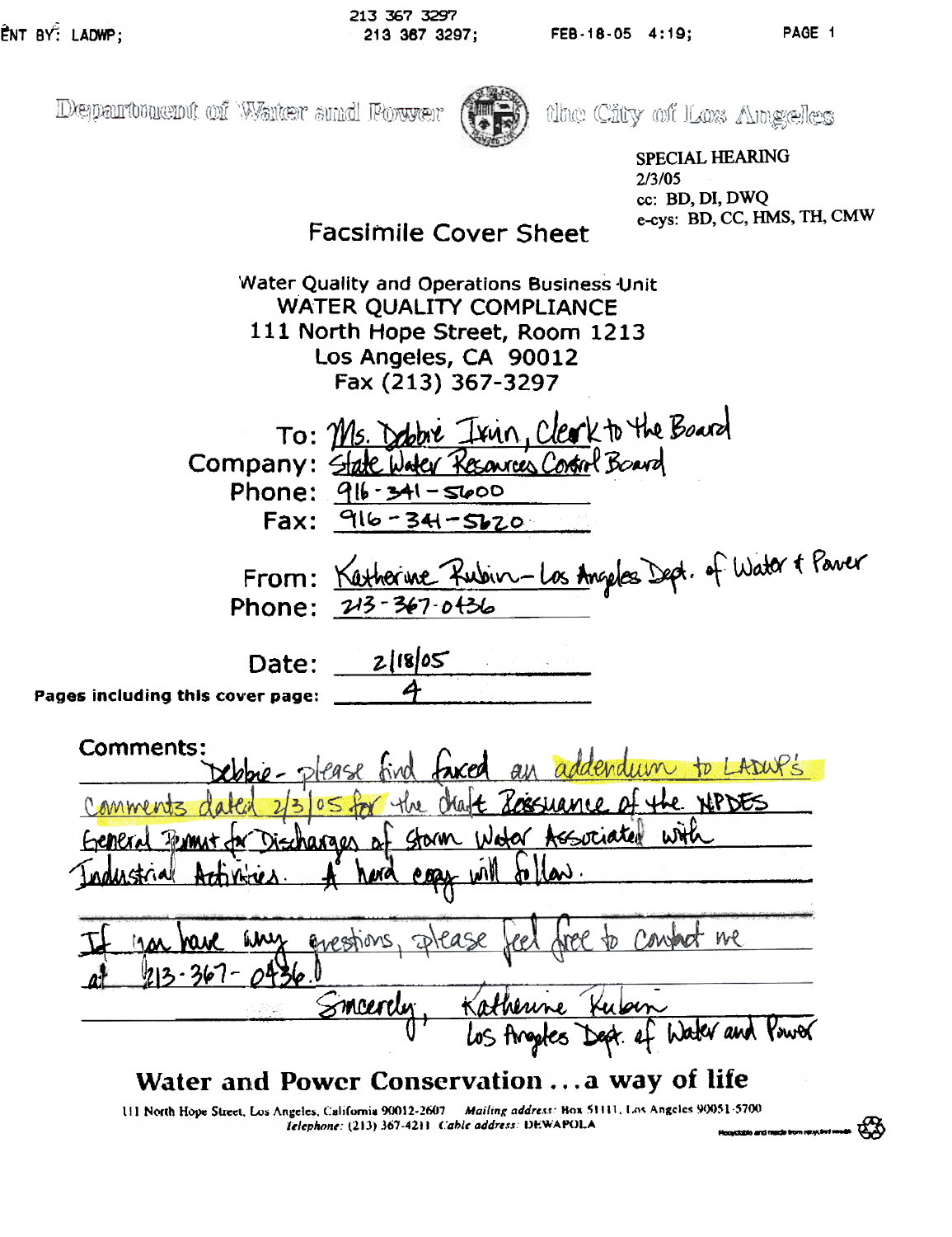|  | Department of Water and Fower |  |  |  |  |
|--|-------------------------------|--|--|--|--|
|--|-------------------------------|--|--|--|--|



the City of Los Amgeles

Commission **EXAMPLE BEATON**, General Manager

**JAMES K HAHN** Mayor

DOMINICK W. RUBALCAVA. Pretakat. SID C: STOLPER, Vice president ANNIE E. CHO **GERARD McCALLUM II** ~llVII\ SAlJ(:EIX) BARBARA E. MOSCHOS. Sarriary

February 18, 2005

Confirmation by fax sent on February 16. 2005

Ms. Debbie Irvin Clerk to the Board State Water Resources Control Board 1001 | Street 24<sup>th</sup> Floor 95814 P.O. Box 100 Sacramento, California 95812-0100

Dear Ms. Irvin

Subject: Addendum 10 Comments on the draft for the Reissuance of the National Pollutant Discharge Elimination System General Permit for Discharges of Storm Water Associated with Industrial Activities

LADWP is submitting this addendum to our previous comment letter submitted on February 3,2005 due to the fact that the due date for comments was extended to February 18, 2005.

LADWP understands that the State Water Resources Control Board (SWRCB) intent is to move towards establishing numerical effluent limits for the next term of the State wide General Permit for Storm Water Associated with Industrial Activities (Permit). First, LADWP does not believe that numerical effluent limits are appropriate for storm water and the federal storm water regulation under the Clean Water Act (CWA) does not require them for storm water discharges. Secondly, LADWP is concerned that developing appropriate numerical effluent limits for storm water is difficult to achieve due to the variability of the storm water pollutant loading, the variability with the intensities of storm events, and the cost associated with the monitoring needed to achieve statistically valid results. LADWP suggests that the SWRCB maintain the current iterative approach for regulating the discharge of storm water, and that quantitative measures such as using the EPA benchmarks only be used as a tool to measure the effectiveness of Best Management Practices (BMPs) and as a flag to the operator that the Storm Water Pollution Prevention Plan (SWPPP) needs to be amended. Lastly, if the SWRCB is compelled to establish numerical effluent limits, LADWP urges the SVVRCB to use good scientific rigor and the proper administrative process. LADWP appreciates the opportunity to again address the SWRCB and has the following specific comments

# Water and Power Conservation ... a way of life

III North Hopc Strect, Los Angeles, California 90012-2607 Mailing address: Box 51111, Los Angeles 90051 5700 Telephone: (213) 367-4211 Cable address: DEWAPOLA

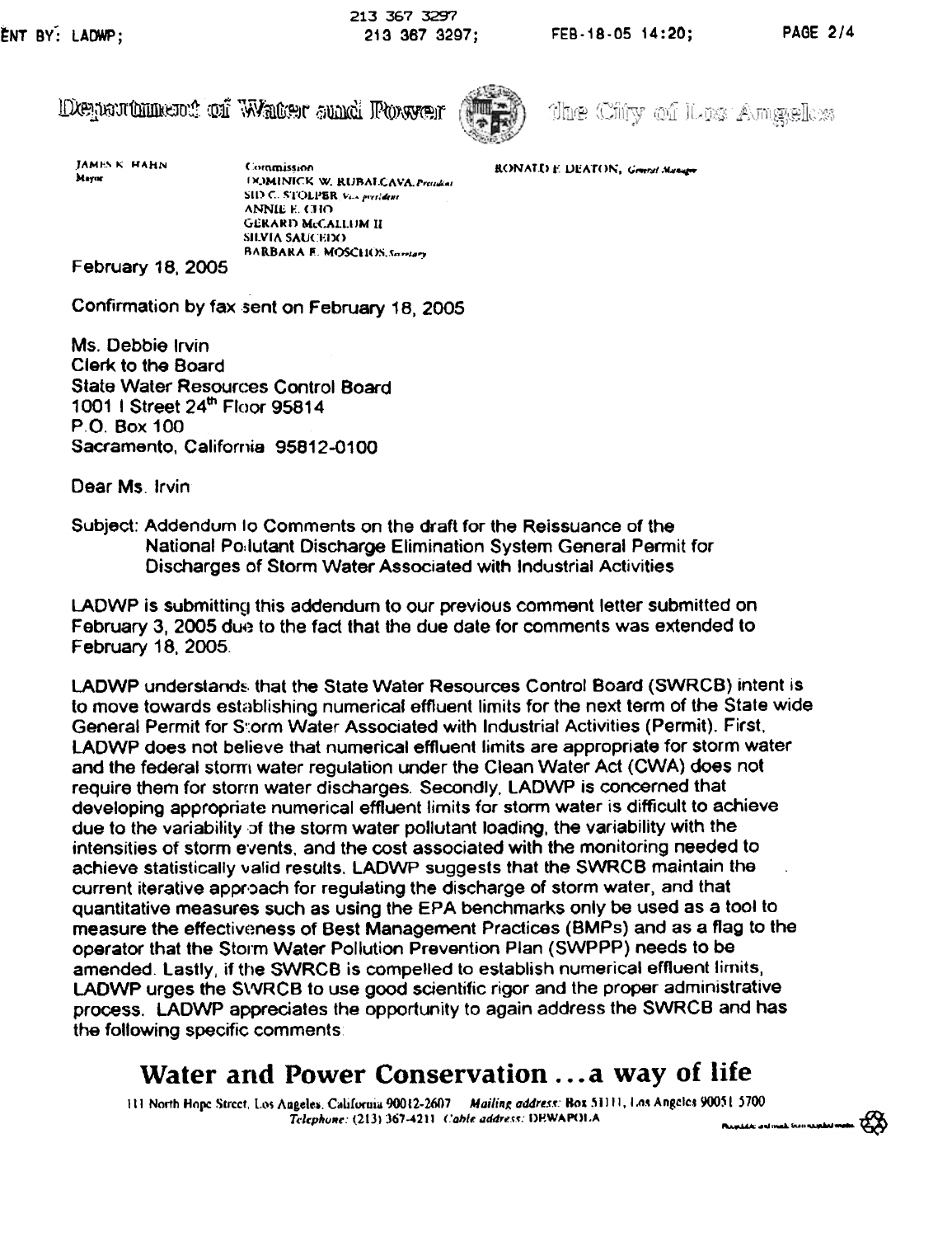Ms. Debbie Irvin Page 2 February 18,2005

#### <sup>1</sup> Fact Sheet - General Permit Conditions - Effluent limitations, last paragraph, page VIII and Order - V. Provisions - Paragraph 7h, page 7.

In these two sections the Permit states that if the discharger reports analytical results above the benchmarks, the Regional Water Quality Control Board (RWQCB) may determine that the BMPs are inadequate and, either require additional/improved BMPs and/or take enforcement action. Thus, irrespective of whether the discharger is fully complying with the permit, and any requests or requirements from the RWQCB, it nevertheless can be subject to enforcement. LADWP disagrees with this approach and recommends that the SWRCB delete these phrases from the permit.

As long as the Permittee is fully complying with the Permit and any request made by the RWQCB, the Permittee should be deemed in compliance with the Permit and no enforcement action is warranted.

LADWP recommends that the sentence be removed from the fact sheet on page VIII and to delete paragraph 7h.

### 2. Order - VII. SWPPP Requirements - Minimum BMPs, Paragraph i. (1), page 12.

This paragraph requires the Permittee to inspect all outdoor areas associated with outdoor industrial activity, etc. on a weekly basis. LADWP believes that this is excessive. Since the Permit already requires dry weather observations, wet weather observations, and pre-storm observations (LADWP would also support the SWRCB's inclusion of post-storm observations). weekly observations would be without commensurate environmental gain. In addition, there are regional differences in "the rainfall throughout the State. In arid Southern California there is not traditionally much rain, and therefore, the existing inspection requirements, combined with pre and post-storm inspections, should address all the necessary circumstances. To additionally conduct weekly inspections is excessive.

LADWP suggests that the "weekly" requirement be removed from this BMP requirement.

### 3. Finding #10, page 2.

The paragraph refers to "benchmark criteria" for the indicator parameters. Since the benchmarks are not promulgated water quality criteria they should not be referred to as "criteria". LADWP suggests using the term values instead of "criteria."